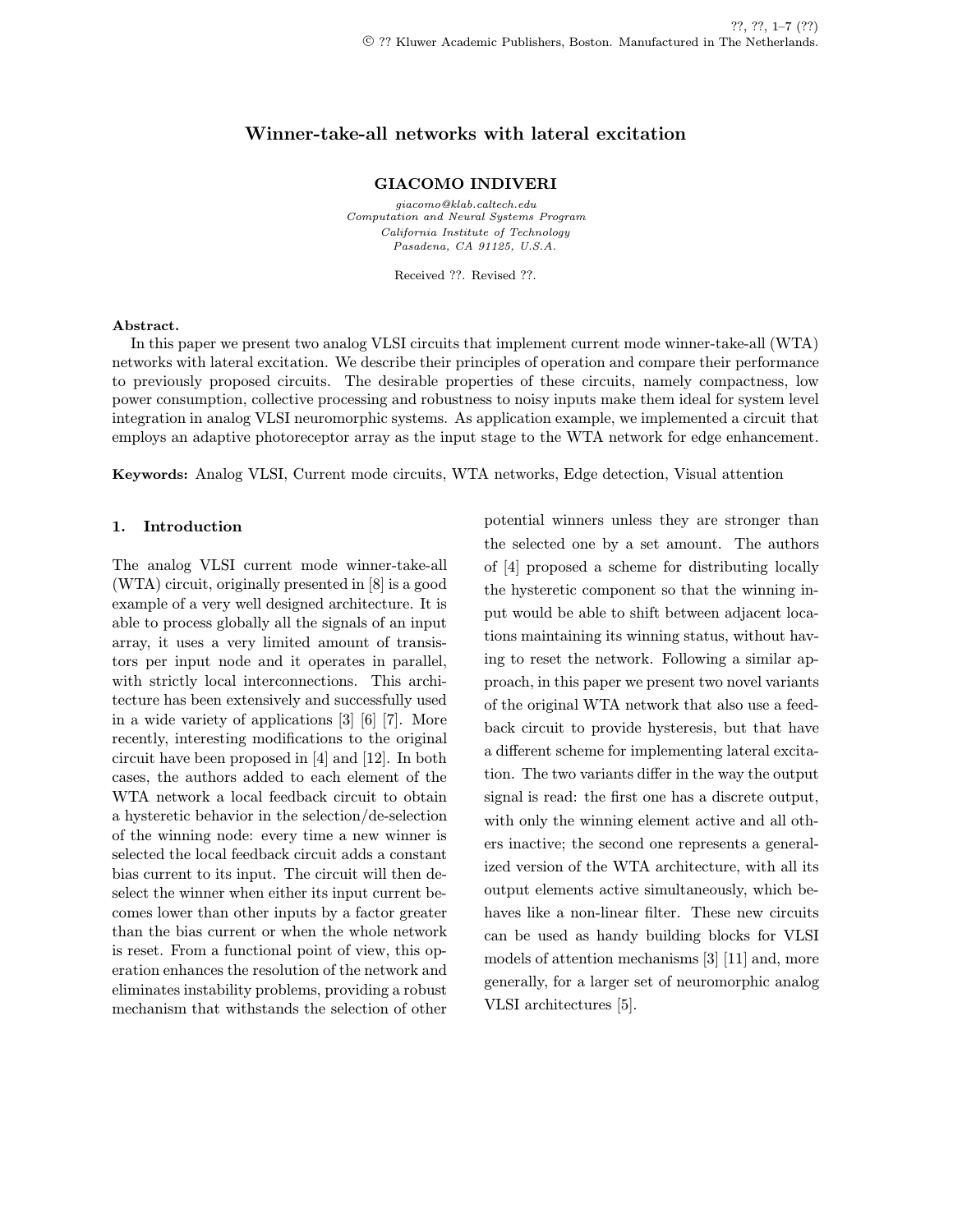### 2. Circuit descriptions

# 2.1. Discrete output WTA

Figure 2 shows the single elements of the modified winner-take-all circuit described in [4] next to the discrete output variant here proposed. As shown, the circuits are remarkably similar, yet their operating conditions and functional behaviors are quite different.

In the circuit of Fig. 2(b) laterally connected transistors M2 implement a "diffusor network" operating in weak-inversion [1] [14], used to distribute the hysteretic component of the winner's output *(i.e.* the feedback current  $I_b$  flowing through transistor M3) to neighboring units. Lateral excitation is independent of the intensity of the wunner's input current; on the other hand, in the circuit in Fig.  $2(a)$ , laterally connected transistors are used to implement a different type of diffusor network that distributes the sum of both input current and hysteretic component to neighboring units. This operation, while laterally spreading the hysteretic current, simultaneously performs smoothing on the input data. The circuit here proposed will thus tend to favor areas that have a higher average input activity rather than selecting the single input with maximum intensity. This is instrumental in eliminating errors arising from salt-and-pepper noise and is helpful in eliminating errors that arise from offsets and device mismatches typical of analog VLSI technology. Moreover, the circuit in Fig. 2(a) has a



Fig. 1. Voltage distribution at the input nodes, obtained through circuit simulations of an array of 13 WTA elements with  $I_b = 5nA$ ,  $V_r = 0.80V$ ,  $I_0 = 10nA$  and all other input currents null. The inset is a zoom-in of the data for units 1 to 6 fitted with the exponential function  $f(x) = 51.39 \cdot e^{-0.73(x-0.13)} + 2.53.$ 

discrete output which is convenient for use with centroid circuits [2] [13] for encoding the winner's spatial position in the array, whereas the WTA network proposed in [4] has multiple outputs that follow the current distribution imposed by the diffusor network: one is maximum for the winning element and the others decrease exponentially with distance. Another significant difference between the two circuits is in the way the bias voltages of the laterally connected transistors M2 are set: in order to correctly operate the diffusor network of the circuit in Fig. 2(b) the gate voltages  $V_r$  need to be set at values higher than the power supply voltage  $V_{dd}$ ; this problem does not occur for the circuit in Fig. 2(a) for which the voltages  $V_r$  are typically in the range 0.5V to 1V.

The circuit of Fig.  $2(a)$  works as follows: if n is the winning node,  $V_n$  is set so that transistor M3 supplies all the bias current  $I_b$  and  $V_{i\neq n}$  are all set so that the currents generated by the transistors with those gate voltages are approximately null. The bias current is hence copied only in the winning element through the current mirror M4-M5 and diffused, along with part of the input current, to neighboring elements through the diffusor network. The diffusor network is implemented by transistors M1, M2 and all the equivalent ones belonging to the other elements of the array.

Figure 1 shows the voltage distribution of the input nodes of a 13 element array, for a case in which there is an input current in the center and no input at all other nodes. The diffused current flows out of the winning element because  $V_n > V_{n \pm 1} > V_{n \pm 2}$ , and so forth. As shown in the figure, the winner-take-all network forces a discontinuity in the voltage distribution at the winning node. For all the elements that are more than one node away from the winning one, the voltage distribution has a traditional resistivenetwork form, which can be approximated by the equation

$$
V = V_0 e^{-\alpha |x|}
$$

where  $x$  represents the distance from the input node and  $\alpha$  represents the space constant of the diffusor network, defined as the rate at which signals die out with distance from the source [10].

The diffusor network here proposed is a current mode one, hence also the current distribution will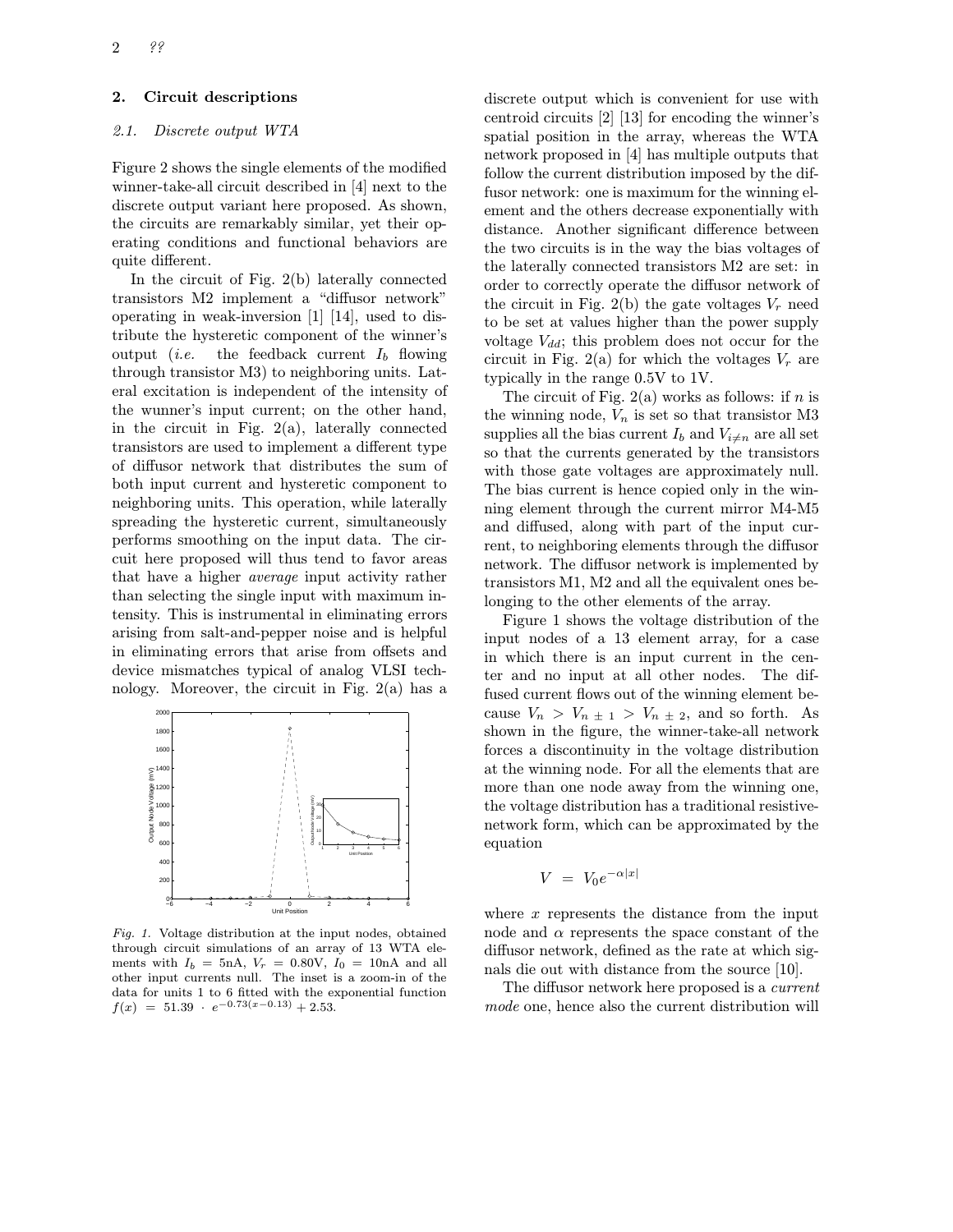

Fig. 2. Elements of the modified WTA circuits. (a) Version described in this paper; (b) Previously proposed version. The two circuits differ in the way the transistors M2 are connected. The power supply voltage  $V_{dd}$  is set to 5V. Input currents typically range from picoamperes to microamperes. The laterally connected transistors operate in weak-inversion.

follow a similar profile. For such a network the space constant is defined as:

$$
\alpha = e^{-\frac{\kappa}{2U_T}(V_r - V_g)}
$$

where  $\kappa$  is the subthreshold slope coefficient,  $U_T$ is the thermal voltage and  $V_r$  and  $V_g$  are the gate voltage of the laterally connected transistors and the common node voltage (gate voltage of transistors M1 in Fig. 2) respectively.

The amount of lateral excitation can thus be controlled by changing the bias voltage  $V_r$  (see Fig.  $7(a)$  or by having input currents of different intensities (see Fig.  $7(b)$ ). Specifically, since the common node voltage  $V_g$  increases logarithmi-



Fig. 3. Chip data measurements for a 25 element WTA network with  $V_r = 0.75V$  and  $V_b = 0.9V$ , where  $V_b$  is the gate voltage of a  $4\mu$ m by  $4\mu$ m transistor used to generate the bias current  $I<sub>b</sub>$ . The dashed line shows the selection of the winner as the input current on unit 8 is swept from 70 nA to zero.

cally with the winning input current (for transistors operating in weak-inversion), the space constant  $\alpha$  increases linearly with input current intensity. As a consequence, if the winning input is relatively strong (high confidence), the lateral excitation area is confined to a small neighborhood around the winning node. If, on the other hand, the winning input is relatively weak (low confidence), the lateral excitation area is wider.

Having not instrumented transistor M1 of Fig. 2(a) (and all other equivalent transistors in the array), the data shown in Fig. 7 was obtained through circuit simulations, by means of which it was possible to measure the current flowing through the transistors M1 without affecting the behavior of the circuit. Experimental data on the output nodes of the circuits has been obtained for a 25 element WTA network, implemented on a 2.3mm by 2.3mm chip using analog CMOS  $2\mu$ m technology. Fig. 3 shows measurement results for a case in which 3 input units are active and all others are null. The input current on unit 8 is gradually swept from 70 nA to zero and back; initially the WTA network selects unit 8 as the winner. As soon as the current  $I_8$  decreases to values lower than 61 nA the network selects unit 10 as the winner, despite its input current being lower than the current on unit 16 (follow dashed line on Fig. 3 from left to right). This is a consequence of the effect of lateral excitation. Due to the same effect, for the particular values of bias current  $I_b$  and gate voltage  $V_r$  used in this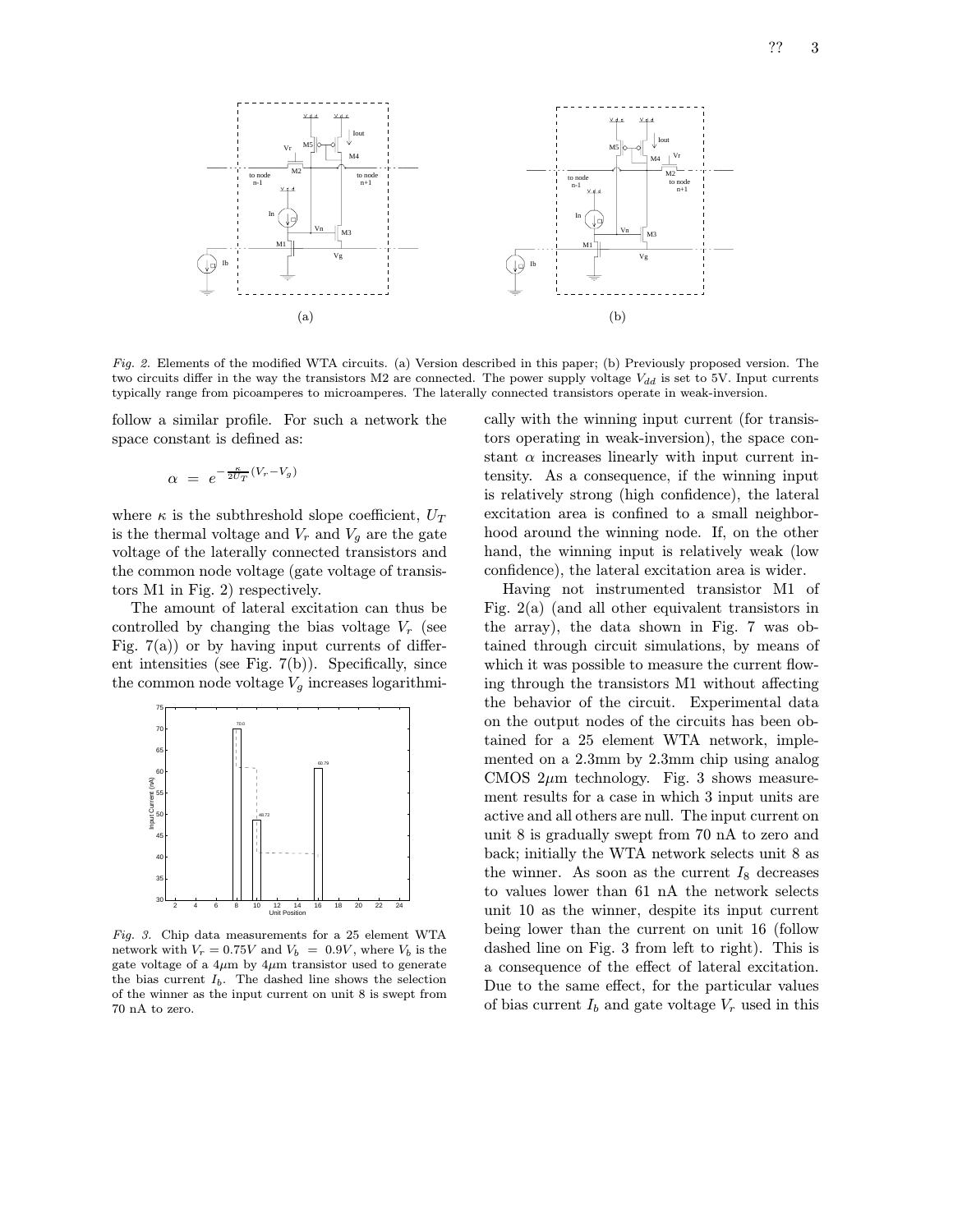

Fig. 5. Circuit diagram of an element of the generalized WTA architecture with lateral excitation and analog output. The circuit differs with the one of Fig.1(a) by one transistor (M6).

experiment, the network will switch to selecting unit 16 as the winner, only when  $I_8$  decreases to a value lower than approximately 41 nA. The network will then switch back to selecting unit 8, neglecting unit 10, when  $I_8$  increases back to values greater than 61 nA. This experiment, while indirectly demonstrating the hysteretic behavior of the network, shows how it tends to select elements close to the previously selected winner when the average input activity around the winner is high, and how it tends to function as a traditional WTA network when the winner is an isolated input.

An application of the discrete-output WTA architecture, that exploits this property, can be found in [7]: the authors used this architecture as the last computational stage of a focus of expansion detection chip. Such system was designed for selecting heading direction in case of translatory ego-motion and tracking it in time. The authors chose to use this variant of the WTA architecture in order to account for the a-priori assumption that the heading direction position shifts smoothly in space.

#### 2.2. Generalized analog output WTA

The basic element of the generalized WTA architecture with lateral excitation and analog output is shown in Fig. 5. The circuit is identical to the one shown in Fig. 2(a) except for the addition of the extra diode-connected transistor M6, which is used to read the output current.

For a case similar to the one of Fig. 7, in which there is only one active input in the center of the WTA array, the behavior of the network is similar to the one of the circuit previously described (see Fig. 6). For more realistic cases though, in which there is a structured pattern of input values, the architecture behaves like a non-linear filter that enhances the input with maximum amplitude and smoothes the rest of the data. Specifically the enhancement effect and the smoothing effect are superimposed: the diffusor network implemented with transistors M1 and M2 performs the smoothing operation on the input data while the winnertake-all network adds the hysteretic feedback current to the input with maximum intensity. The net result is that of having output currents that correspond to the sum of the smoothed input data with the smoothed hysteretic current.



Fig. 6. Chip data measurements for a 25 element generalized WTA network, with  $I_b = 21 \text{nA}$ ,  $V_{11} = 0.9 \text{V}$  and  $V_{i\neq 11} = 0.75V$ . The output current has been converted into voltage using an off-chip sense amplifier.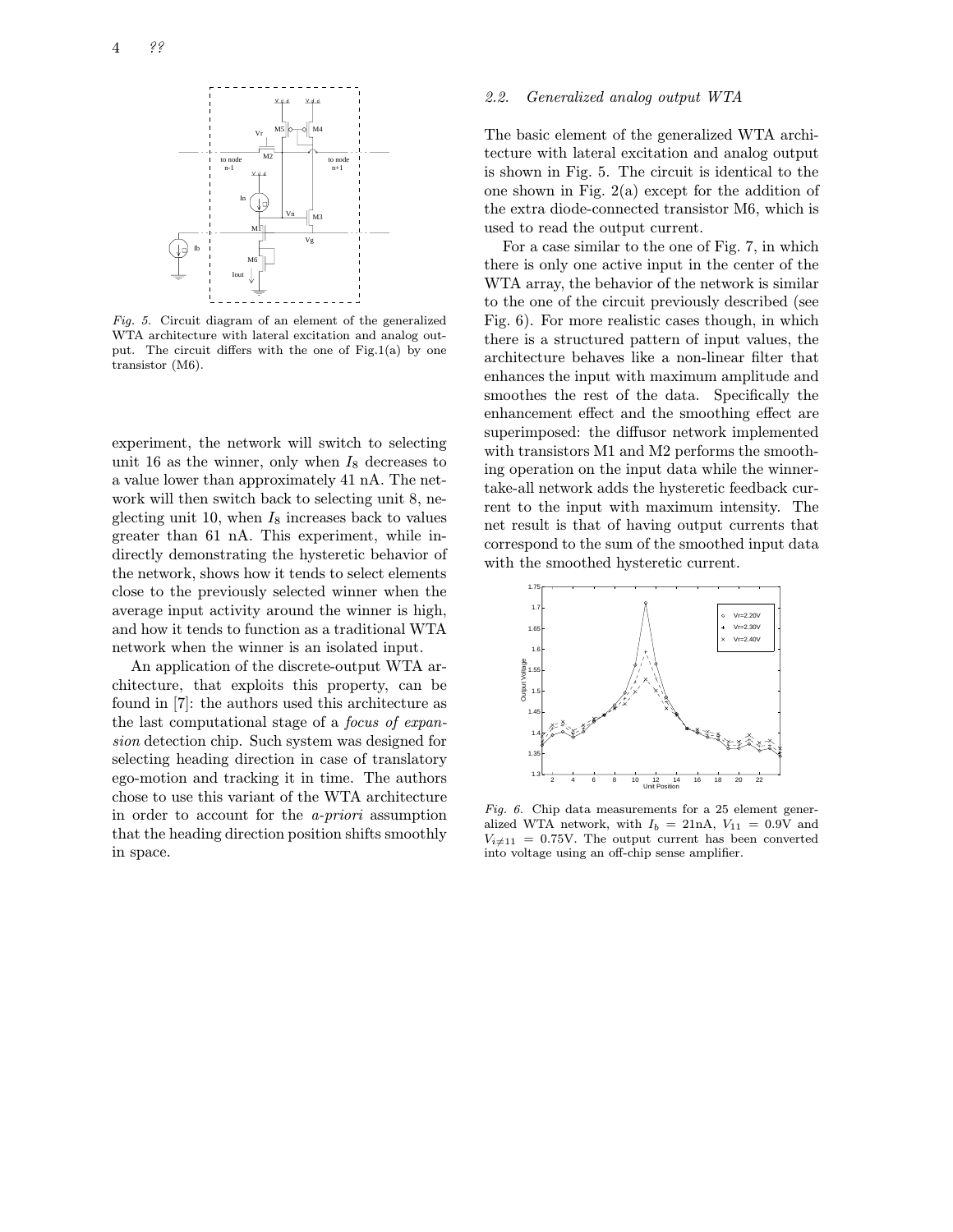

Fig. 7. Sum of input current and hysteretic current flowing through transistors M1 of the array. (a) Simulation results for different values of  $V_r$  with  $I_b = 5nA$ ,  $I_0 = 10nA$  and all other input currents null; (b) simulation results for different values of  $I_0$  with  $I_b = 5$ nA and  $V_r = 0.80$ V. Both sets of data are fitted with exponential functions that have realistic space constant coefficients, for positions more than one unit away from the winner.



Fig. 4. Data measurements of input versus output currents for a 25 element generalized WTA network with  $V_r = 2.25V$ and  $I_b = 21nA$ . The solid line represents the output of the network, while the dashed line represents its input. In (a) the input on unit 15 is set to  $V_{15} = 0.89V$  and the input to unit 11 (set to  $V_{11} = 0.91V$ ) is the maximum input value; in (b) unit 15 (set to  $V_{15} = 0.95V$ ) is the maximum value, with the rest of the input values unchanged. Note how the output of unit 15 is enhanced (and the rest of the data smoothed); a normal smoothing network would have decreased this value, possibly making it loose its winning status.

Figure 4 shows measurement results, obtained from a 25 elements generalized WTA network. In the example shown all nodes of the array have random input values set by external potentiometers that control the gates of the input transistors. Initially (Fig.  $4(a)$ ) unit 11 has maximum input. As shown the output corresponds to a smoothed version of the input with the winning node enhanced. Subsequently (Fig. 4(b)) the winning input shifts from position 11 to position 15. The WTA tracks

the winning input, modifying the rest of the data accordingly. For the data shown, the bias current  $I<sub>b</sub>$  lies within the range of the input currents. By modifying the value of  $I<sub>b</sub>$  it is possible to intensify (or weaken) the strength of the enhancement effect over the smoothing effect, thus emphasizing (or de-emphasizing) the winner-take-all nature of the circuit.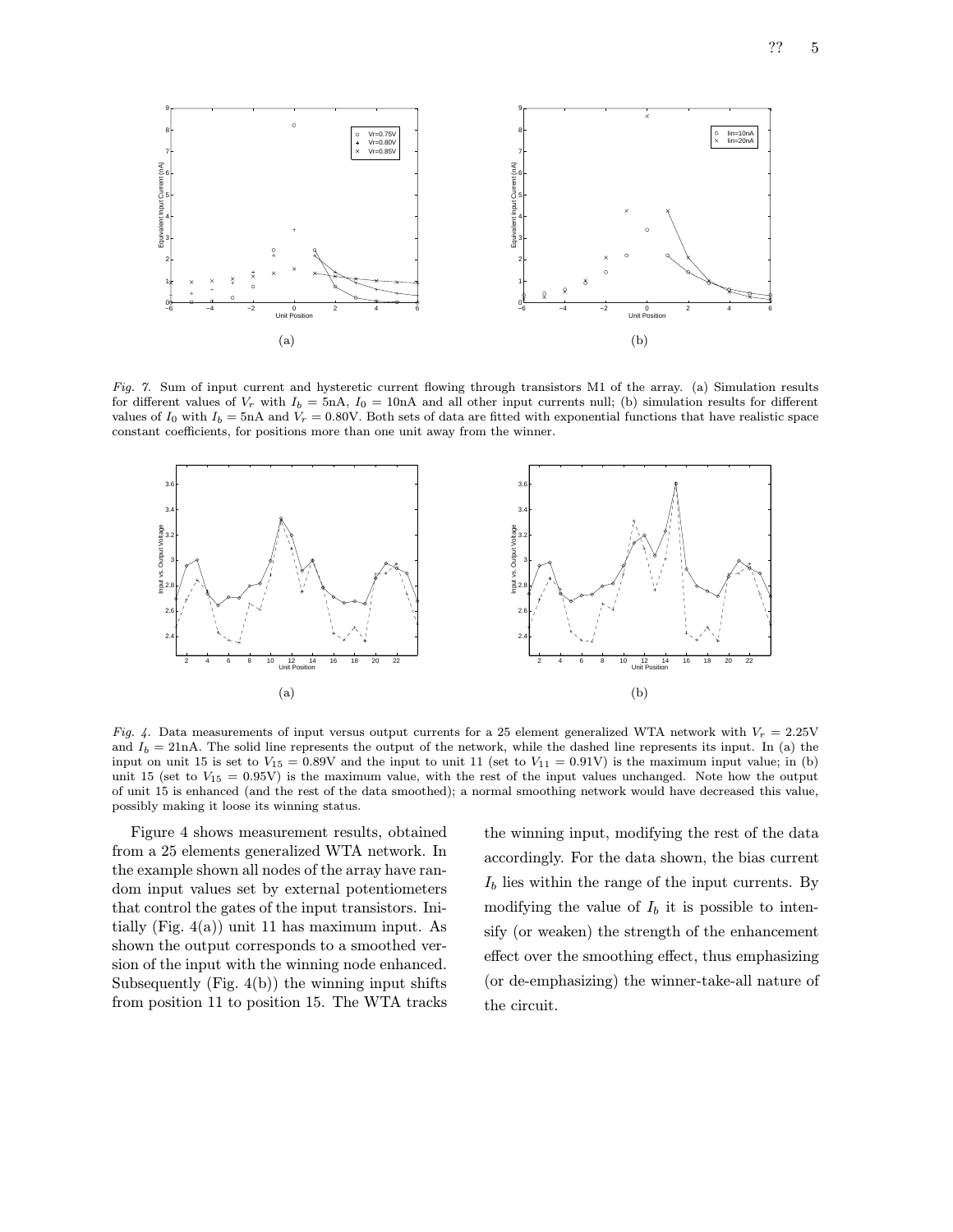# 3. Application example

As an application example, we have designed a system in which the input to the WTA network is provided by a 1-D silicon retina as proposed by [9]. The circuit diagram of Fig. 8 shows one basic element of the overall 1-D array. The bottom part of the circuit implements the adaptive photoreceptor circuit with spatial coupling between pixels described in [9]. The current mirror implemented by the two p-type transistors in the central part of the circuit amplifies the photodiode light induced current. The top part of the circuit implements both types of WTA architectures proposed: by connecting  $V_{sel}$  to  $V_{dd}$  we will implement the discrete-output variant of the WTA architecture described in section 2.1 and obtain positive output currents sourced from the p-type output transistor, whereas by connecting  $V_{sel}$  to ground we will implement the generalized WTA architecture described in section 2.2 and obtain negative output currents sunk from the n-type output transistor.

The spatio-temporal filtering properties of the silicon retina designed allow the circuit to extract edges at different spatial frequencies. By changing the bias voltages  $V_{gp}$  and  $V_{rp}$  it is possible to set the spatial-frequency tuning of the filter (see Fig. 9). The WTA network will then select the edge with spatial-frequency that elicits the strongest response and track it as it moves. Depending on the value of  $V_{sel}$ , the output of the chip will correspond either to a single active pixel in the output array (representing the winner) or to a smoothed contour map of the input image with the strongest edge enhanced.

A chip containing 25 pixel, fabricated using a  $2\mu$ m n-well CMOS process provided by MOSIS, is currently being tested.

### 4. Conclusions

We have presented two circuits that implement current-mode winner-take-all networks with lateral excitation. Their behavior was analyzed and compared to the one of similar circuits previously proposed. As an application example of these WTA networks, we have presented an analog CMOS VLSI system, with on-chip adaptive photoreceptors, for selecting the most salient edges present in an image. As demonstrated, the circuits are extremely compact and suitable for integration with analog VLSI neuromorphic systems.

### Acknowledgments:

I would like to thank Christof Koch for his support, Ernst Niebur and Tonia Morris for their constructive comments and Timothy Horiuchi for the insightful discussions on winner-take-all circuits. This work was supported in part by the Center for Neuromorphic Systems Engineering as a part of the National Science Foundation Engineering Research Center Program; and by the California Trade and Commerce Agency, Office of Strategic Technology. Fabrication of the integrated circuits was provided by MOSIS.

### References

- 1. K.A. Boahen and A.G. Andreou. A contrast sensitive silicon retina with reciprocal synapses. In D.S. Touretzky, M.C. Mozer, and M.E. Hasselmo, editors, Advances in neural information processing systems, volume 4. IEEE, MIT Press, 1992.
- 2. S. P. DeWeerth. Analog VLSI circuits for stimulus localization and centroid computation. Int. J. of Comp. Vision, 8(3):191–202, 1992.
- 3. S.P. DeWeerth and T.G Morris. Analog VLSI circuits for primitive sensory attention. In Proc. IEEE Int. Symp. Circuits and Systems, volume 6, pages 507– 510. IEEE, 1994.
- 4. S.P. DeWeerth and T.G Morris. CMOS current mode winner-take-all circuit with distributed hysteresis. Electronics Letters, 31(13):1051–1053, June 1995.
- 5. R. Douglas, M. Mahowald, and C. Mead. Neuromorphic analogue VLSI. Annu. Rev. Neurosci., (18):255– 281, 1995.
- 6. T. Horiuchi, W. Bair, B. Bishofberger, J. Lazzaro, and C. Koch. Computing motion using analog VLSI chips: an experimental comparison among different approaches. International Journal of Computer Vision, 8:203–216, 1992.
- 7. G. Indiveri, J. Kramer, and C. Koch. System implementations of analog VLSI velocity sensors. IEEE Micro, 16(5):40–49, October 1996.
- 8. J. Lazzaro, S. Ryckebusch, M.A. Mahowald, and C.A. Mead. Winner-take-all networks of  $O(n)$  complexity. In D.S. Touretzky, editor, Advances in neural information processing systems, volume 2, pages 703–711, San Mateo - CA, 1989. Morgan Kaufmann.
- 9. S. Liu and K. Boahen. Adaptive retina with centersurround receptive field. In D.S. Touretzky, M.C. Mozer, and M.E. Hasselmo, editors, Advances in neural information processing systems, volume 8. MIT Press, 1996.